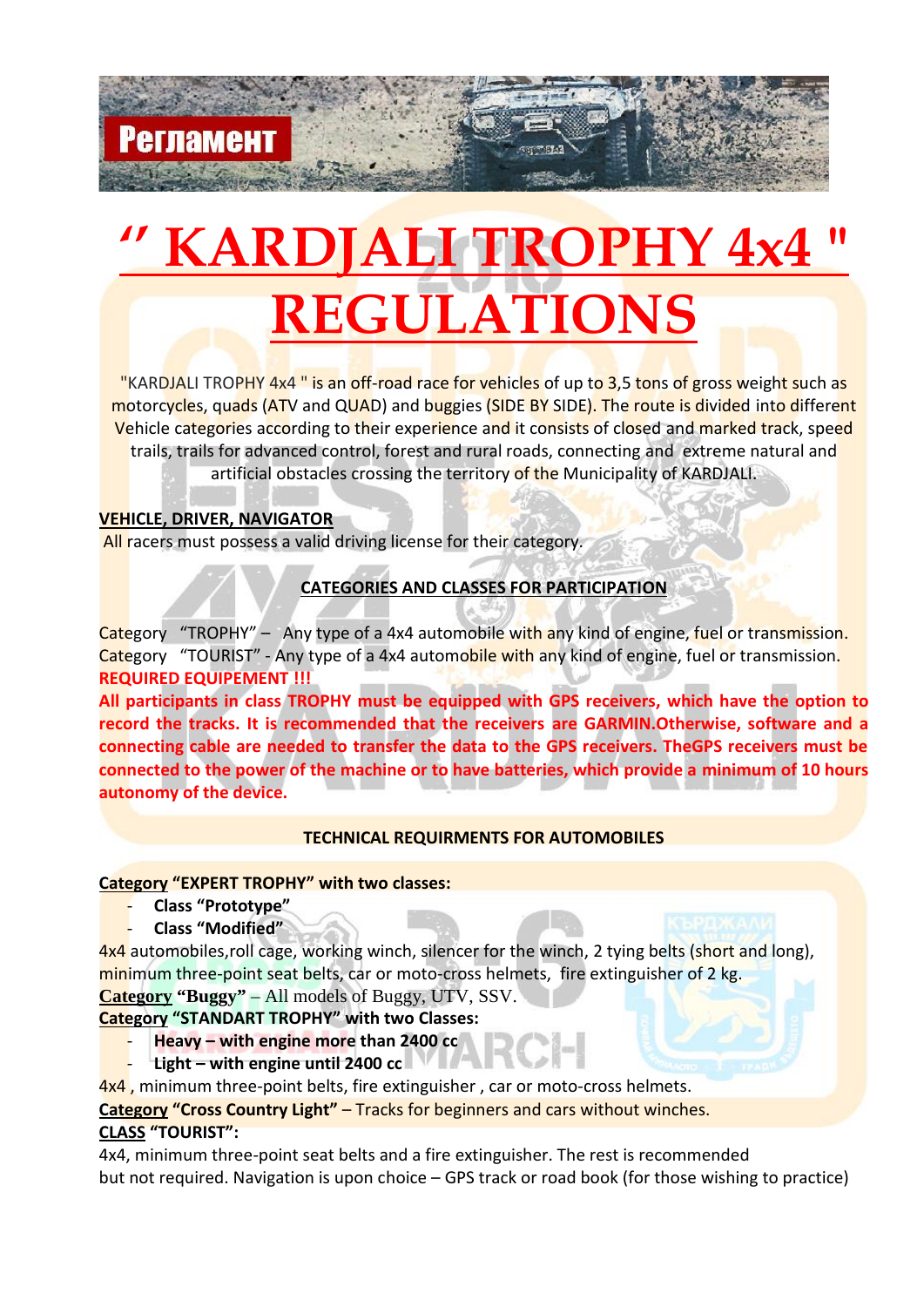#### **PROHIBITED EQUIPEMENT**

The transportation of fuel tanks in the cabins is PROHIBITED for all classes.

## **THE ROUTE**

The track consists of all kinds of pavement including asphalt (connecting stages), macadam roads, and field and forest roads including crossing of the national road network.

The crews will follow the mandatory route described in the road book.

The announcement of the route will only occur in the following ways:

- road book – Format A5 for automobiles

- official briefing (technical conference)

- GPS track for the participants in class ATV/MOTO/BUGGY

It is also mandatory to comply with the traffic rules and regulations during the connecting stages. The track is not secured and is not in a specifically restricted/secluded area.

## **THE TECHNICAL CHECK**

All vehicles must go thorough a detailed technical check before the start. It includes:

- testing the functionality and safety of the vehicle
- checking for the required equipment
- checking for documentation and advertising stickers

The technical check is to ensure the safety of all participants, staff members, the audience and last but not least it serves as the basis for fair play. Once the Organizer has certified the reliability of the vehicle the starting number and a special sticker will be given.

# **ORGANISATION**

The organization team is available to all participants. The race headquarters will be at Hotel " Arpezos" in Kardjali.

At the HEADQUARTERS OF THE ORGANIZER there will be a special board for publishing reports, results and schedule changes. The decisions made by the organizational team are binding and conclusive.

# **JUDGES/ASSOCIATES**

The judges and associates will be present at the start and at the final of the race, as well as along the route and at the controlling points (CP). The judges assist in the organization process by analyzing the results and preparing the ranking, as well as dealing with matters concerning the race rules or other technical issues. The collaborators along the track are forbidden to give information regarding the route,the type of the special sections or to answer questions regarding the rules or the ranking.

# **MEDICAL SERVICE**

The race will be accompanied by a doctor and paramedics with a specialized 4x4 vehicle along the route.

In case of a serious illness or accident, the individual will be driven to a hospital. Participants who need a constant intake of specific drugs are responsible for the supply of these drugs. It is recommended that each participant brings general medicine (in addition to the vehicle's first aid kit) such as medicine against headaches, colds, diarrhea, toothache, allergies, etc. **Warning: Chronic diseases (allergies, diabetes, epilepsy, etc.) must be reported to the doctor before the start of the race.**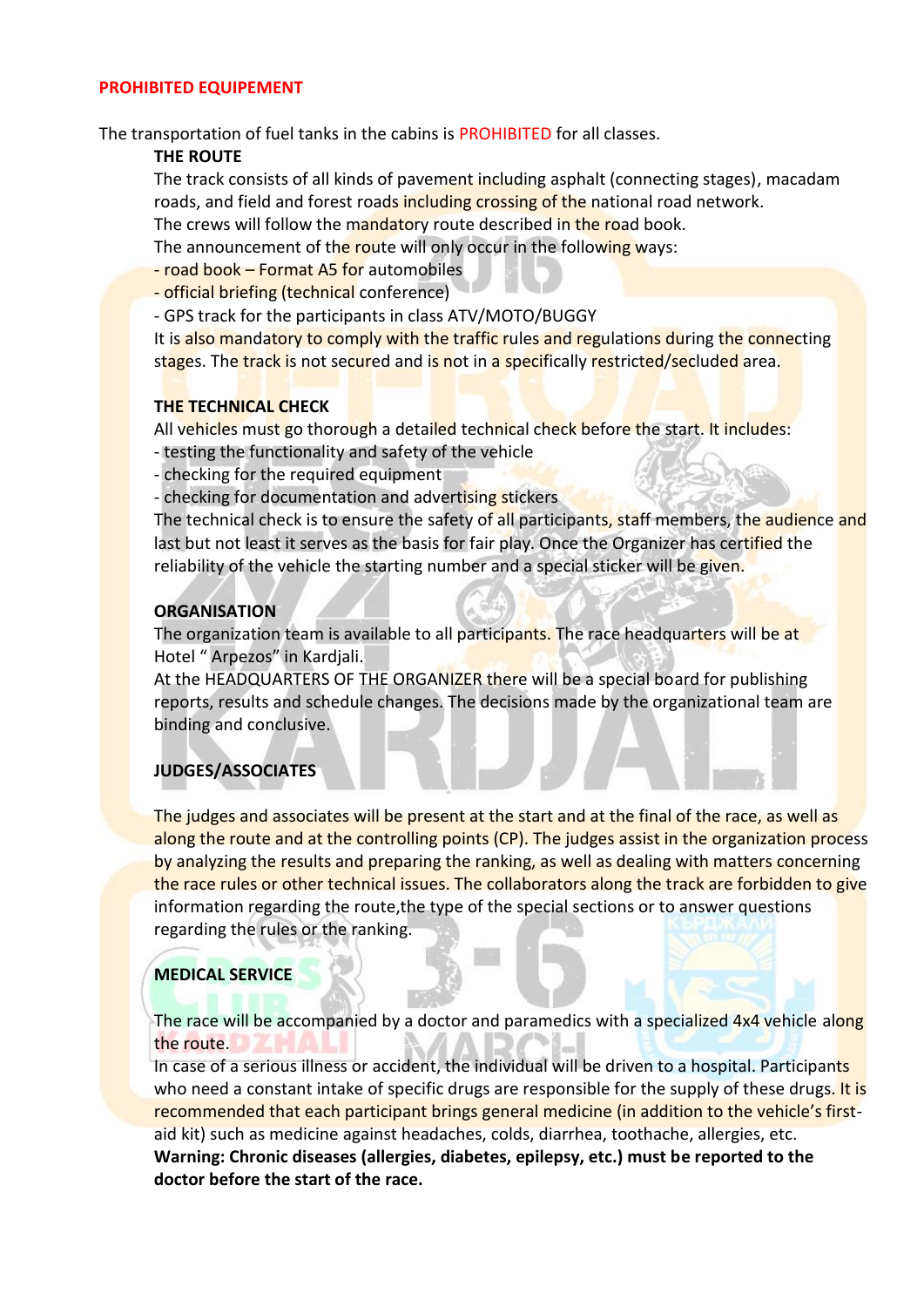#### **THE CAMP**

**A camp for the participants will be constructed nearby the start/final, which will have strict access control and will be equipped with sanitary facilities (WC), lighting, catering and security. Only the participants in the race, their assistants and individuals with permission from the Organizer will have access to the camp. It is required that the participants in the race identify themselves upon entry/exit from the camp with the obtained from the Organizer passes/badges. Depending on requests for assistance,each participant will have specific place in the camp.**

#### **STAGES**

The race consists of several routes depending on the experience of the participants. The first day is composed of special stages and liaisons. The stages are described in the road book or GPS track. The organizer determines the maximum time for completion for each stage (expressed in hours). This time frame is identical for all competitors and it is added to the starting time of each crew thus calculating the latest time to complete the stage. The stage is closed after the maximum time allotment of the lastly launched crew has elapsed.

#### **TIME KEEPING**

Time keeping of the various stages is described in the road book. The largest time keeping unit is an hour and the smallest is a second. During the special stages, the duration for completion of the route is measured for each crew individually. There is time keeping during the liaisons as well, which is in compliance with the maximum time allowed for the given stage, stated in the road book. The times are recorded in a control carnet and are processed at the camp in the evening. Each participant is obliged and responsible to deliver personally their control carnet at the final or upon arrival in the camp. The control carnet are turned in and processed for the rankings within half an hour (30 min) from closing the stage. Time keeping and length of the stages are published in the road book or announces at the official briefing. Photocells connected to printing devices will be used for time keeping.

# **THE START**

For first stage starting upon ranking from the last race "Kardjali 2015" and for non-participants in the order of registering. The starting time for each stage is stated in the road book or at announced at the official briefing. The starting intervals between the crews will also be announced. For the following stages the crews order is determined by the rankings from the previous stage. The exact starting times of all crews will be automatically determined depending on the announced starting time of these stages and the relevant intervals. Each crew is required to start at their exact given time and comply with the order determined. The official local time valid for the race will be announced during the official briefing.

#### **RANKING**

The stage ranking will be determined by the measured time for completion of the stage route as well as any penalties the crews might have received. A criterion influencing the ranking is completion of the stage for the least amount of time. The final crew ranking is determined by the total of their measured times of the stage of the day !

The total of the recorded times for the threedays will determine the ranking for the entire race.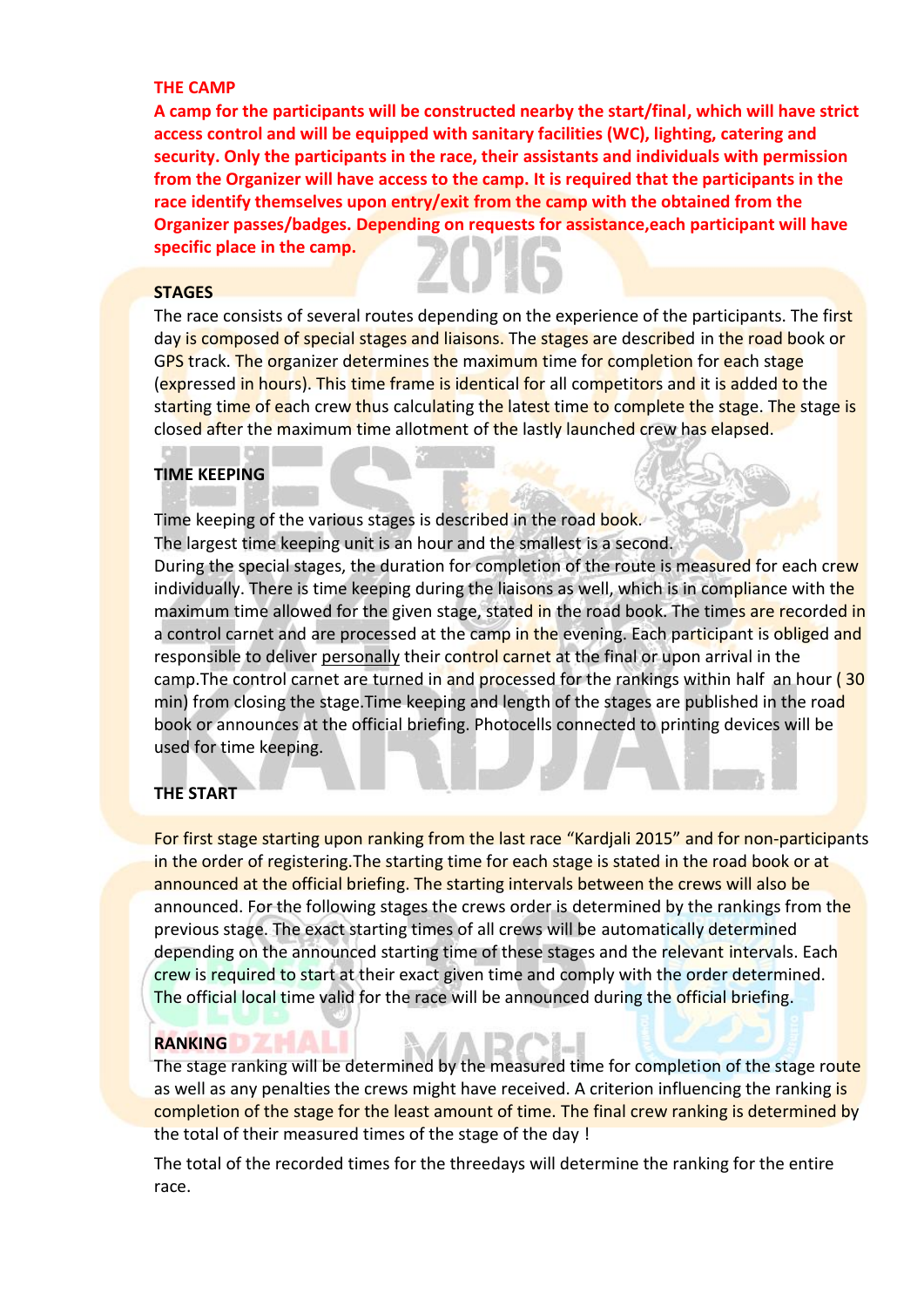## **PENALTIES**

If a crew is late for the initial launch then it starts off last whereas their time starts running at the appointed initial launch time.

- If a crew is late for an interim start, the crew starts off upon the command of the judge at the interimstart and receives a penalty of 15 min. Only the judge at the interim start has the right to make ajudgment about the situation and to call the crew that was late to the start. The time for lateness of thecrew starts running from the initially announced starting time. A crew that is late for the interim start does not have the right to challenge the decisions of the starting judge.
- If the control carnet is lost the stage will be disregarded. If the GPS receiver and the control carnet are not given within 30 minutes after the finish – 3 hour penalty.
- Failure to pass through a control point on the route, results in a 2 hour penalty for each missed controlpoint. The control point may be virtual i.e. it may be controlled by technical means of satellite tracking.
- Passing through arable lands (fields, gardens, etc.) 2 hours. Penalty is the same if there is movement in azimuth.
- Failure to follow the rules outlined in the road book such as moving throughout the camp with inappropriate speed, outrunning, trying to get a benefit by not sticking to the outlined route, etc. receive a 2 hour penalty.
- The stage is considered ended when the crew gives up or fails to complete the stage within the given time frame. In this case, the penalty is 2 hours plus the recorded time of the slowest crew during the same stage, plus the time of any other penalties that the crew may have received.
- It is considered that the stage has not been passed if the crew does not start or it does start but doesnot pass through any control points other than the START. In this case, the penalty time is 4 hours plusthe recorded time of the slowest crew in the same stage, plus the time of any other penalties the crewmay have received.
- If the control carnet is not turned in at the end of the stage or a crewfinishes after the stage has been ended, the stage is dismissed.
- Furthermore, it is possible to hold a crew financially liable in the case of unnecessary actions for tracking. In special cases, an arbitration panel, convened by the organizer may take single decisions.
- Thetering a wire rope on a tree ( not wearing a seat belt) 60 minutes
- $\bullet$  Balancing of the automobile as the navigator steps (climbs) from outside  $-60$ minutes; Balancing of the automobile happens only when the vehicle is tilted with safety belt with length over 3 metres.
- Pushing, kicking, holding or other dealing with the winch when it is stretched and under pressure – 60 minutes.

# **PENALTIES FOR EXCEEDING THE SPEED LIMIT**

If the crew fails to comply with the speed limits described in the road book, it will receive penalty of 2 minutes per each exceeded km/h for the first 10 km/h and 5 minutes for every km/h above the exceeded 10 km/h. Speed limits will be controlled by the GPS receivers of the participants and the speed will be reported according to the determined maximum speed for the given region.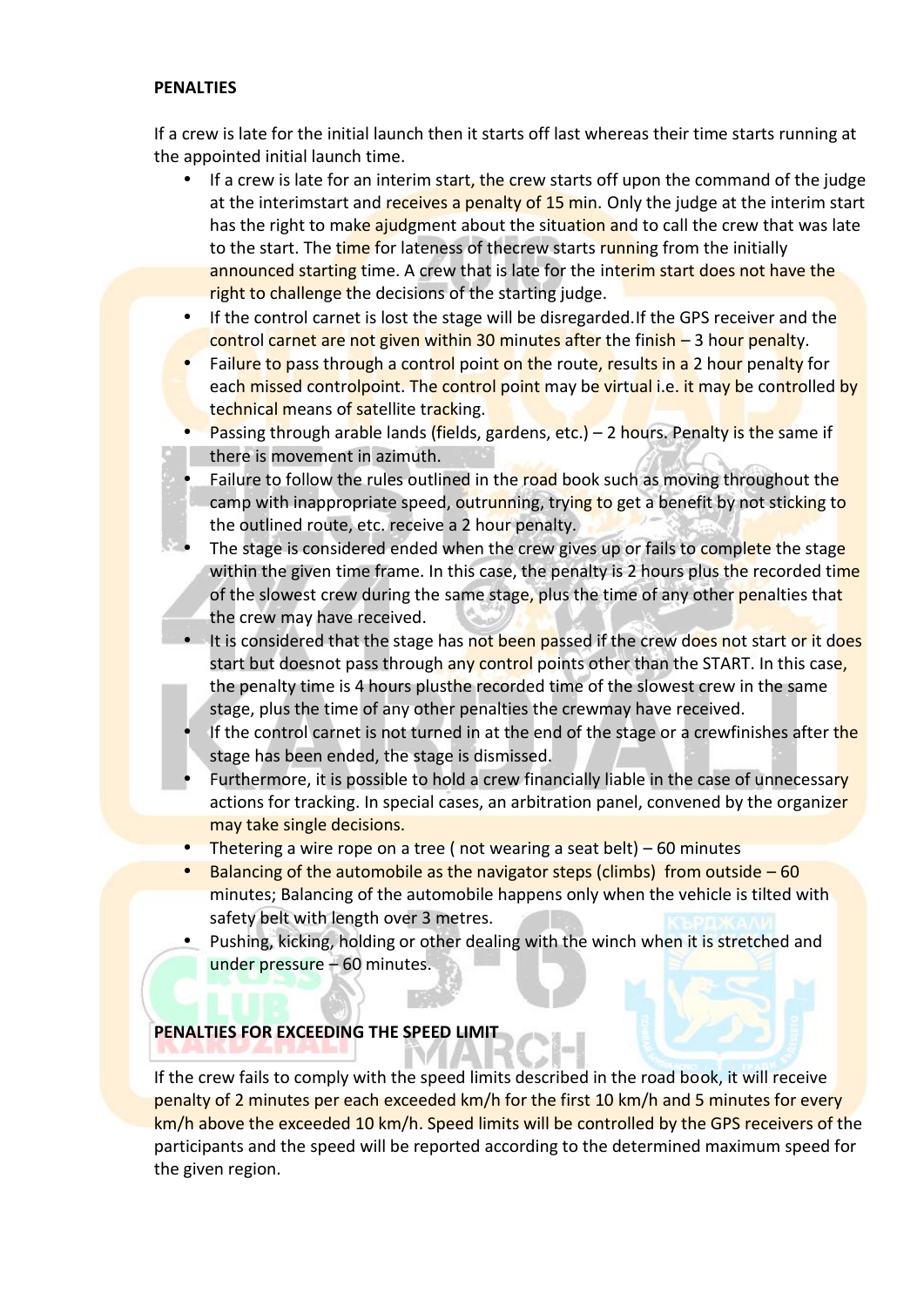# **RULES/ VIOLAITONS**

The participants are required to follow the instructions of the organizers, the judges on the route and the assistants throughout the entire race. The organizers have the right to impose time penalty in the event of a breach of the guidelines, to disqualify participants in the case of extreme violations of the regulations or to remove them from the event. If a crew decides to no longer participate in the race, they are obliged to inform the organizers.

# **DISQUALIFICATION**

The disqualification penalty is imposed for irresponsible (reckless) driving in the camp, inhabited areas (Kardzhalli) or during the connecting stages.

Competitors are responsible for the actions of those who accompany or assist them. Competitors may be disqualified in the event that one of these individuals exhibits irresponsible, violent behavior,trespasses the route or drives at speed above 10 km/h in the camp. The competitor may be disqualified or may receive time penalty of 3 hour upon:

- manipulation of the control carnet
- manipulation of the vehicle after the technical check i.e. changes, which do not comply with the original equipment
- negligent or intentional endangerment of others.
- refusing to assist in the need of first-aid
- $\bullet$  driving without the required safety equipment (helmet, safety belt)
- **Cutting of trees**
- Movement of the race vehicle on the track, crew inside with unlocked belts and without helmets
- Assistance from the audience. This is only allowed in an acciodent and after permission of the judge. On the SSS the last day only after permission of the judges.
- Entering on the track during the race of an n assistance vehicle of any crew for assistance or evacuation.
- Replacing of a vehicle or member of crew after the beginning of the race.
- Correction, addition or replacement of control carnet.
- Presence of prohibited equipment during the race.

# **Appeals**

Appeals against the decision of the organizer of the event cannot be submitted. Only the officially registered participants of the competition (competitors and members of the assisting teams) have the right to appeal. Appeals shall be submitted to the headquarters after the end of the current stage but no later than 1 hour after the announcement of the final ranking for the same stage. If the organizer does not announce the final rankings for the stage but only the current ranking, the deadline for submitting the protest for the current stage is extended automatically until the announcement of the final rankings for the given stage but no later than 1 hour after that. The fee for submitting an appeal is 200 BGN (100euro) and it is submitted in cash with the appeal. If the appeal is justified, the fee is refunded. The Organizers take decision on the appeal after hearing both the accused and the accusing party. Appealing the decision is not possible !

Appeals submitted late or without fee will not be reviewed.